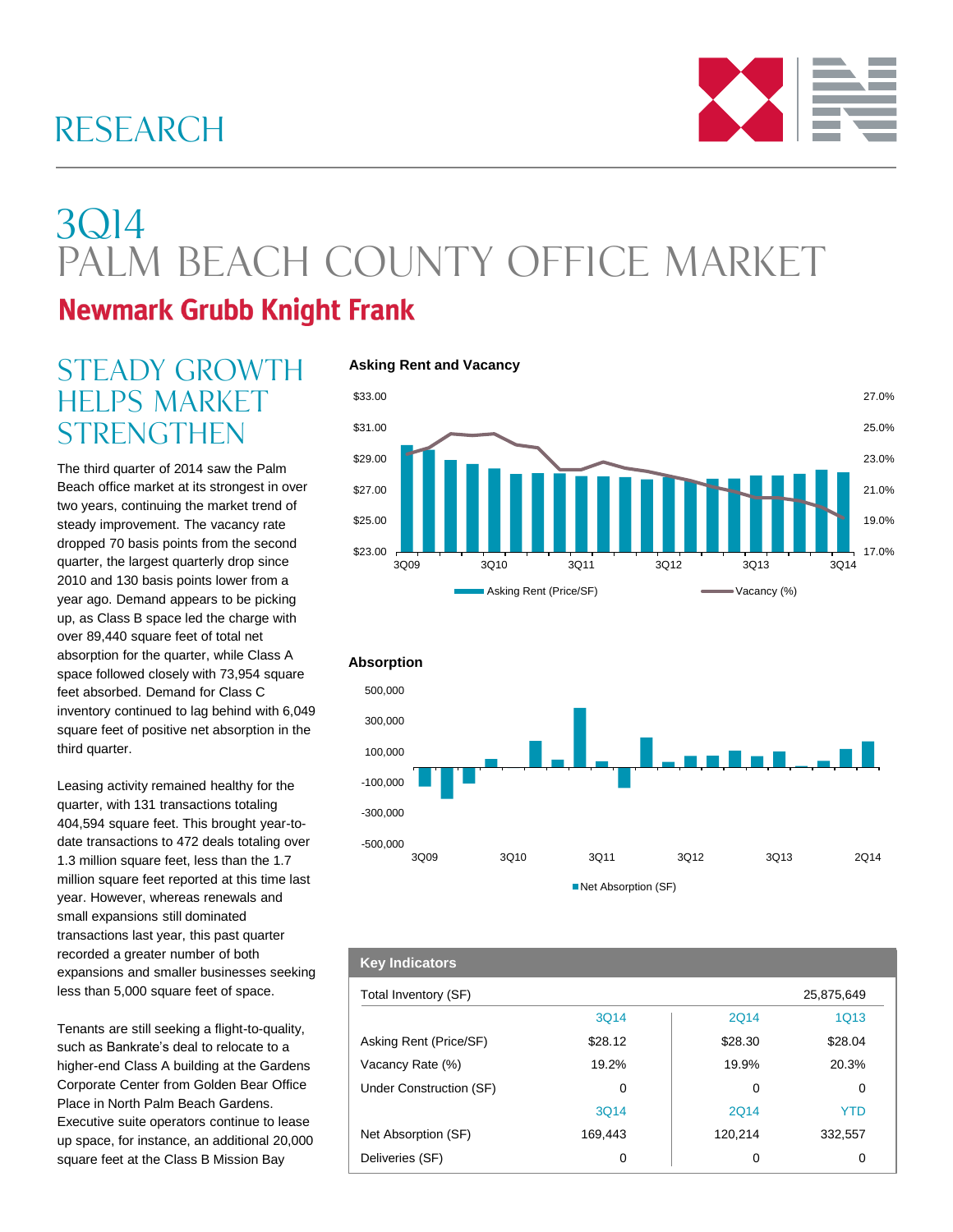### 3Q14 PALM BEACH COUNTY Office market



#### Office Plaza in Boca Raton.

The overall average asking rental rate experienced a slight uptick of \$0.19 from the \$27.93/SF full service gross rate recorded in the third quarter of 2013. Class A quoted rents have begun to rise, pushing the average up \$1.12/SF from the \$33.40 full service rate reported a year ago. The Class B average increased \$0.21 from \$25.13/SF in the second quarter, but dropped \$0.71 from the \$16.33/SF full service gross rate quoted in the third quarter of last year.

Leasing activity should remain steady, as growth in demand is projected to improve as the residential markets in Florida continue to gain strength. Tenants will continue to retain some leverage at the negotiation table, as concessions have diminished and the expected drop in vacancy over the next 12 months will likely cause landlords to push asking rates higher.

#### **Payroll Employment**

Total Nonfarm, Not Seasonally Adjusted, 12-Month % Change



Source: U.S. Bureau of Labor Statistics

#### **Construction and Deliveries**

Square Feet, millions



#### **Select Lease Transactions**

| <b>Tenant</b>                | <b>Building</b>                     | <b>Submarket</b>                | <b>Square Feet</b> |
|------------------------------|-------------------------------------|---------------------------------|--------------------|
| <b>Belcan Corporation</b>    | Northcorp Corp Pk-4750 E Park Dr    | N Palm Beach/Palm Beach Gardens | 46,000             |
| Olympusat                    | Offices @ Cityplace North           | West Palm Beach CBD             | 30,721             |
| Greenberg Traurig            | Phillips Point-777 S Flagler Dr     | West Palm Beach CBD             | 30,254             |
| <b>AMG Wealth Management</b> | Phillips Point-777 S Flagler Dr     | West Palm Beach CBD             | 23,323             |
| <b>Bankrate</b>              | Gardens Corporate Ctr-3801 PGA Blvd | N Palm Beach/Palm Beach Gardens | 20,899             |

#### **Select Sales Transactions**

| <b>Building</b>                                         | <b>Submarket</b> | <b>Square Feet</b> | <b>Sale Price</b> | <b>Price/SF</b> |
|---------------------------------------------------------|------------------|--------------------|-------------------|-----------------|
| One Boca Place-2255 Glades Rd                           | Boca Raton       | 277.390            | \$76.350.000      | \$275           |
| CityPlace Tower-525 Okeechobee Blvd West Palm Beach CBD |                  | 296,000            | \$150,000,000     | \$507           |
| 220 Congress-220 Congress Park Dr                       | Delrav Beach     | 54.806             | \$8,000,000       | \$146           |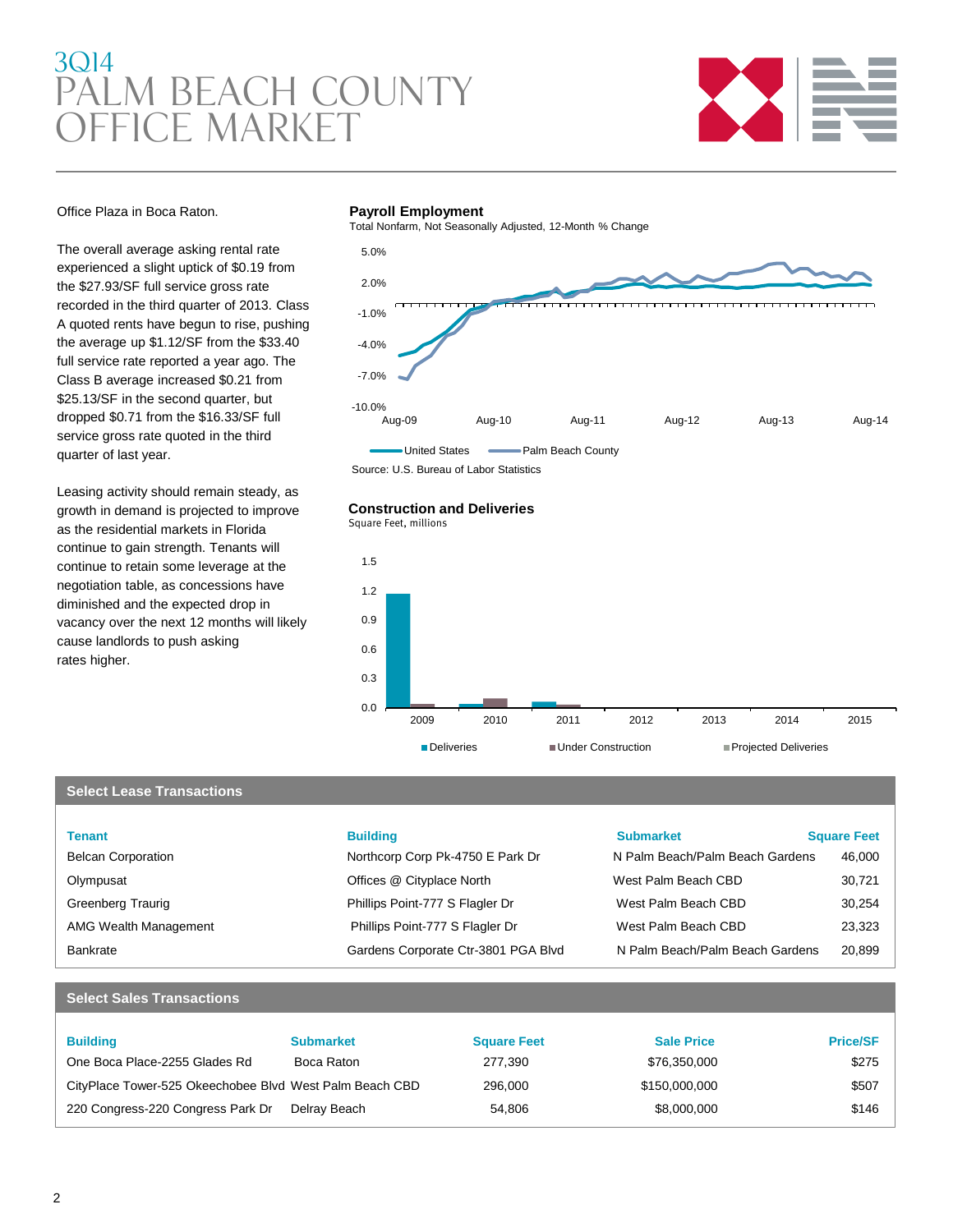#### **www.ngkf.com**



| <b>Submarket Statistics</b> |                                          |                                             |                                        |                                  |                                         |                              |                                                                |                                                  |
|-----------------------------|------------------------------------------|---------------------------------------------|----------------------------------------|----------------------------------|-----------------------------------------|------------------------------|----------------------------------------------------------------|--------------------------------------------------|
|                             | <b>Total</b><br><b>Inventory</b><br>(SF) | <b>Under</b><br><b>Construction</b><br>(SF) | <b>Total</b><br><b>Vacancy</b><br>Rate | Qtr<br><b>Absorption</b><br>(SF) | <b>YTD</b><br><b>Absorption</b><br>(SF) | <b>Class A</b><br>(Price/SF) | <b>Class B</b><br><b>Asking Rent Asking Rent</b><br>(Price/SF) | <b>Total</b><br><b>Asking Rent</b><br>(Price/SF) |
| <b>W Palm Beach CBD</b>     | 2,424,181                                | 0                                           | 16.1%                                  | 61,042                           | 87,188                                  | \$41.18                      | \$24.32                                                        | \$36.01                                          |
| Boca Raton                  | 11,596,332                               | 0                                           | 19.8%                                  | 22,782                           | 128,819                                 | \$33.73                      | \$26.54                                                        | \$30.03                                          |
| Boynton/Lantana             | 712,398                                  | 0                                           | 22.3%                                  | $-4,552$                         | $-42,300$                               | $\blacksquare$               | \$24.30                                                        | \$20.94                                          |
| Delray Beach                | 1,750,549                                | $\mathbf 0$                                 | 38.5%                                  | 3,177                            | 30,502                                  | $\blacksquare$               | \$22.71                                                        | \$22.71                                          |
| Jupiter                     | 596,224                                  | 0                                           | 11.8%                                  | 15,684                           | 7,938                                   | $\blacksquare$               | \$22.62                                                        | \$22.62                                          |
| N Palm Bch/Palm Bch Gardens | 3,594,654                                | 0                                           | 17.4%                                  | 33,637                           | 32,860                                  | \$32.44                      | \$21.59                                                        | \$25.53                                          |
| Palm Beach                  | 822,706                                  | 0                                           | 13.6%                                  | 7,046                            | 10,531                                  | $\blacksquare$               | \$58.55                                                        | \$58.55                                          |
| Palm Springs/Lake Worth     | 238,131                                  | 0                                           | 9.8%                                   | $-420$                           | 13,283                                  | ۰                            | \$19.75                                                        | \$19.75                                          |
| Royal Palm Bch/Wellington   | 304,640                                  | 0                                           | 5.0%                                   | 3,555                            | 22,240                                  | $\blacksquare$               | \$25.67                                                        | \$20.63                                          |
| W Palm Beach Suburban       | 3,835,834                                | 0                                           | 15.8%                                  | 27,492                           | 41,496                                  | \$32.79                      | \$22.72                                                        | \$23.73                                          |
| <b>Suburban Total</b>       | 23,451,468                               | 0                                           | 19.5%                                  | 108,401                          | 245,369                                 | \$33.44                      | \$25.37                                                        | \$27.55                                          |
| <b>Totals</b>               | 25,875,649                               | 0                                           | 19.2%                                  | 169,443                          | 332,557                                 | \$34.52                      | \$25.34                                                        | \$28.12                                          |